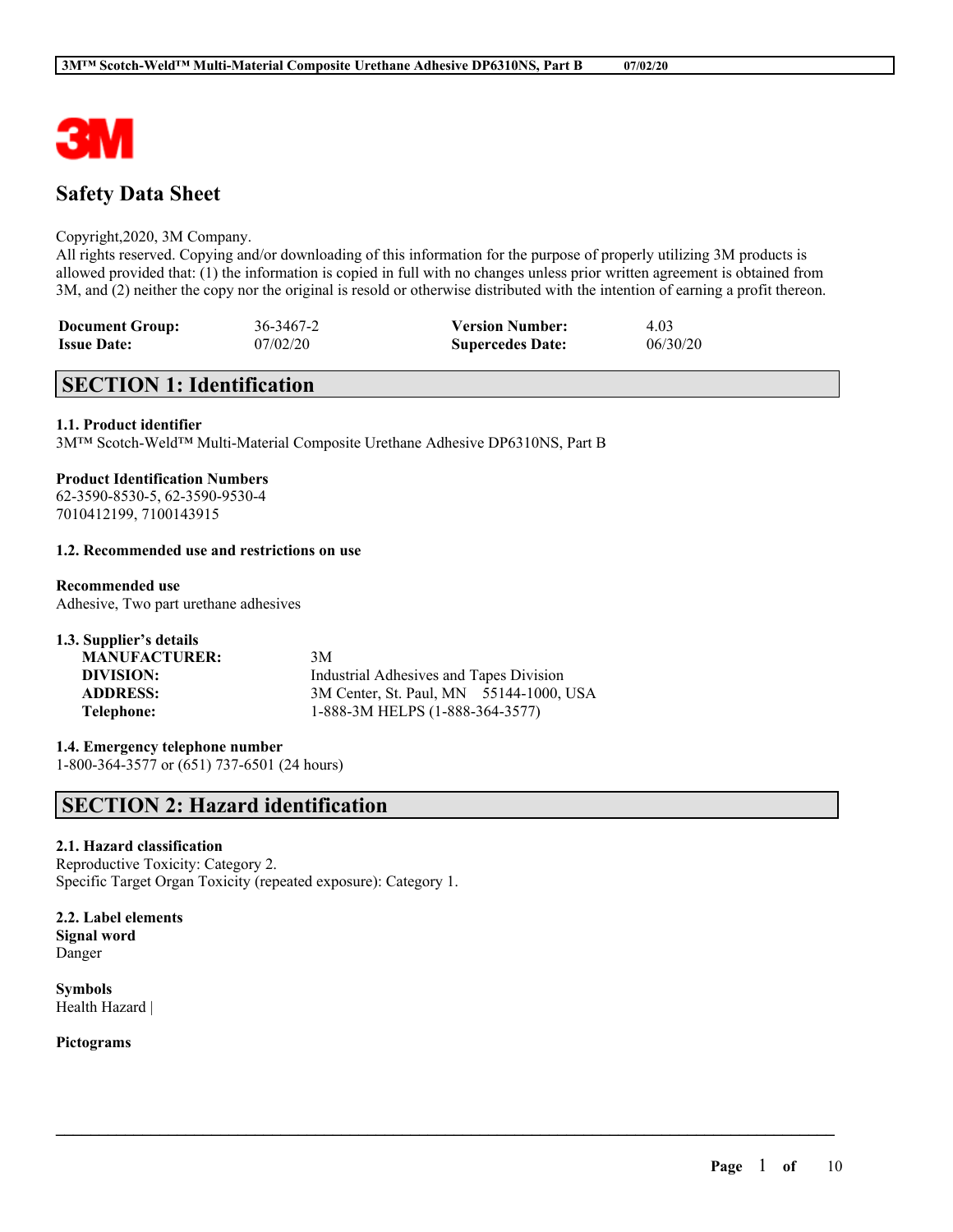

## **Hazard Statements**

Suspected of damaging fertility or the unborn child.

Causes damage to organs through prolonged or repeated exposure: respiratory system |

## **Precautionary Statements**

#### **Prevention:**

Obtain special instructions before use. Do not handle until all safety precautions have been read and understood. Do not breathe dust/fume/gas/mist/vapors/spray. Wear protective gloves. Do not eat, drink or smoke when using this product. Wash thoroughly after handling.

#### **Response:**

IF exposed or concerned: Get medical advice/attention.

#### **Storage:**

Store locked up.

## **Disposal:**

Dispose of contents/container in accordance with applicable local/regional/national/international regulations.

2% of the mixture consists of ingredients of unknown acute oral toxicity. 2% of the mixture consists of ingredients of unknown acute dermal toxicity.

# **SECTION 3: Composition/information on ingredients**

| Ingredient                                        | <b>C.A.S. No.</b> | $\%$ by Wt              |
|---------------------------------------------------|-------------------|-------------------------|
| Polyol (NJTS Reg. No. 04466600-7418)              | Trade Secret*     | 30 - 50 Trade Secret *  |
| Talc                                              | 14807-96-6        | 10 - 30 Trade Secret *  |
| Polyether Polyol (NJTS Reg. No. 04466600-7417)    | Trade Secret*     | 10 - 30 Trade Secret *  |
| Urethane Prepolymer (NJTS Reg. No. 04466600-7415) | Trade Secret*     | 1 - 10 Trade Secret *   |
| Thickening Agent (NJTS Reg. No. 04466600-7416)    | Trade Secret*     | 0.1 - 5 Trade Secret *  |
| Piperazine                                        | $110 - 85 - 0$    | <1 Trade Secret *       |
| <b>Treated Silica</b>                             | 68611-44-9        | $\leq 1$ Trade Secret * |

NJTS or NJTSRN: New Jersey Trade Secret Registry Number.

\*The specific chemical identity and/or exact percentage (concentration) of this composition has been withheld as a trade secret.

 $\mathcal{L}_\mathcal{L} = \mathcal{L}_\mathcal{L} = \mathcal{L}_\mathcal{L} = \mathcal{L}_\mathcal{L} = \mathcal{L}_\mathcal{L} = \mathcal{L}_\mathcal{L} = \mathcal{L}_\mathcal{L} = \mathcal{L}_\mathcal{L} = \mathcal{L}_\mathcal{L} = \mathcal{L}_\mathcal{L} = \mathcal{L}_\mathcal{L} = \mathcal{L}_\mathcal{L} = \mathcal{L}_\mathcal{L} = \mathcal{L}_\mathcal{L} = \mathcal{L}_\mathcal{L} = \mathcal{L}_\mathcal{L} = \mathcal{L}_\mathcal{L}$ 

# **SECTION 4: First aid measures**

## **4.1. Description of first aid measures**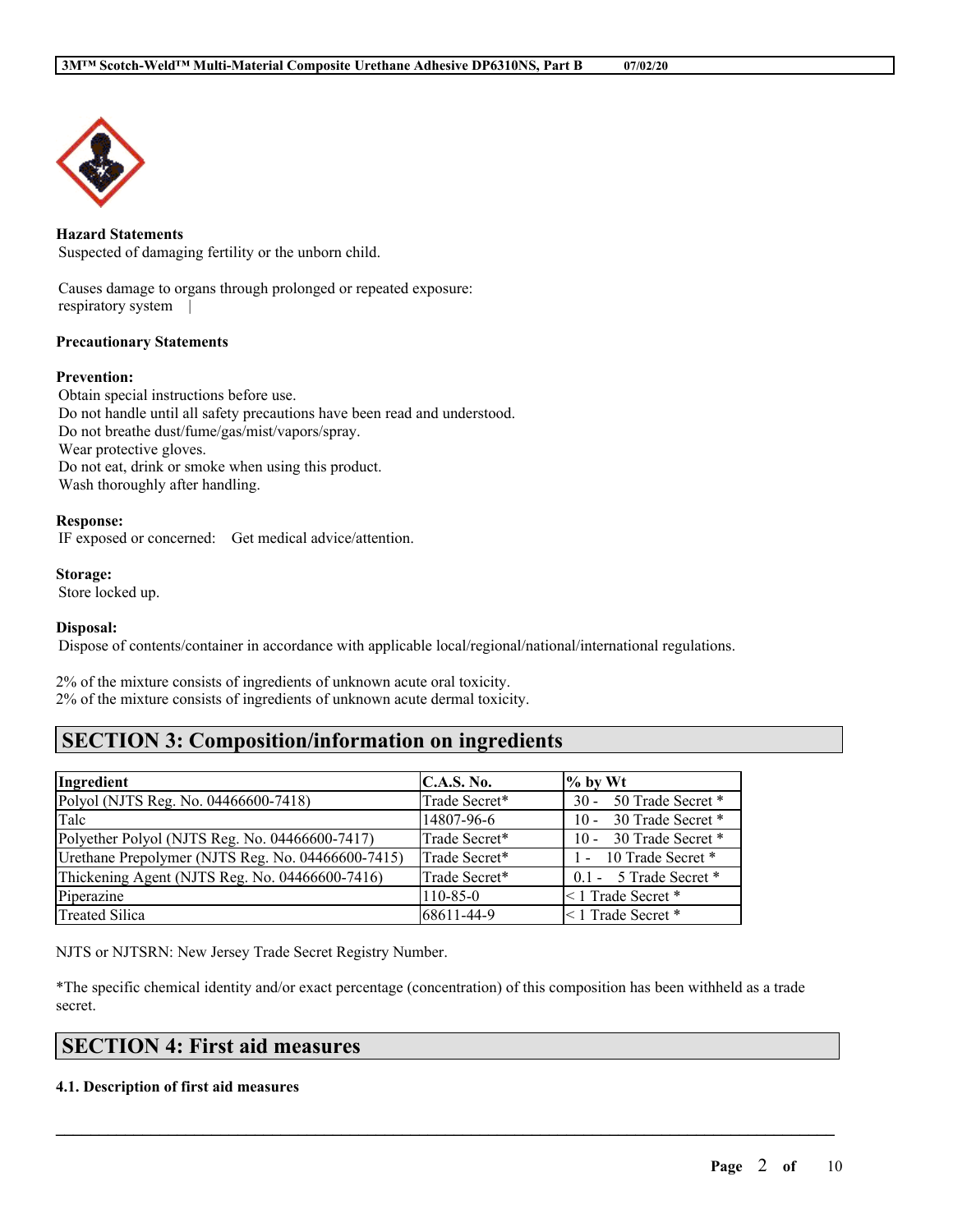## **Inhalation:**

Remove person to fresh air. If you feel unwell, get medical attention.

## **Skin Contact:**

Wash with soap and water. If you are concerned, get medical advice.

## **Eye Contact:**

No need for first aid is anticipated.

## **If Swallowed:**

Rinse mouth. If you feel unwell, get medical attention.

## **4.2. Most important symptoms and effects, both acute and delayed**

See Section 11.1. Information on toxicological effects.

## **4.3. Indication of any immediate medical attention and special treatment required**

Not applicable

## **SECTION 5: Fire-fighting measures**

## **5.1. Suitable extinguishing media**

In case of fire: Use a fire fighting agent suitable for ordinary combustible material such as water or foam to extinguish.

## **5.2. Special hazards arising from the substance or mixture**

None inherent in this product.

## **Hazardous Decomposition or By-Products**

| Substance          | Condition         |
|--------------------|-------------------|
| Aldehydes          | During Combustion |
| Carbon monoxide    | During Combustion |
| Carbon dioxide     | During Combustion |
| Hydrogen Chloride  | During Combustion |
| Oxides of Nitrogen | During Combustion |

## **5.3. Special protective actions for fire-fighters**

Wear full protective clothing, including helmet, self-contained, positive pressure or pressure demand breathing apparatus, bunker coat and pants, bands around arms, waist and legs, face mask, and protective covering for exposed areas of the head.

## **SECTION 6: Accidental release measures**

## **6.1. Personal precautions, protective equipment and emergency procedures**

Evacuate area. Ventilate the area with fresh air. For large spill, or spills in confined spaces, provide mechanical ventilation to disperse or exhaust vapors, in accordance with good industrial hygiene practice. Refer to other sections of this SDS for information regarding physical and health hazards, respiratory protection, ventilation, and personal protective equipment.

## **6.2. Environmental precautions**

Avoid release to the environment. For larger spills, cover drains and build dikes to prevent entry into sewer systems or bodies of water.

## **6.3. Methods and material for containment and cleaning up**

Working from around the edges of the spill inward, cover with bentonite, vermiculite, or commercially available inorganic absorbent material. Mix in sufficient absorbent until it appears dry. Remember, adding an absorbent material does not remove a physical, health, or environmental hazard. Collect as much of the spilled material as possible. Place in a closed container approved for transportation by appropriate authorities. Clean up residue with an appropriate solvent selected by a qualified and authorized person. Ventilate the area with fresh air. Read and follow safety precautions on the solvent label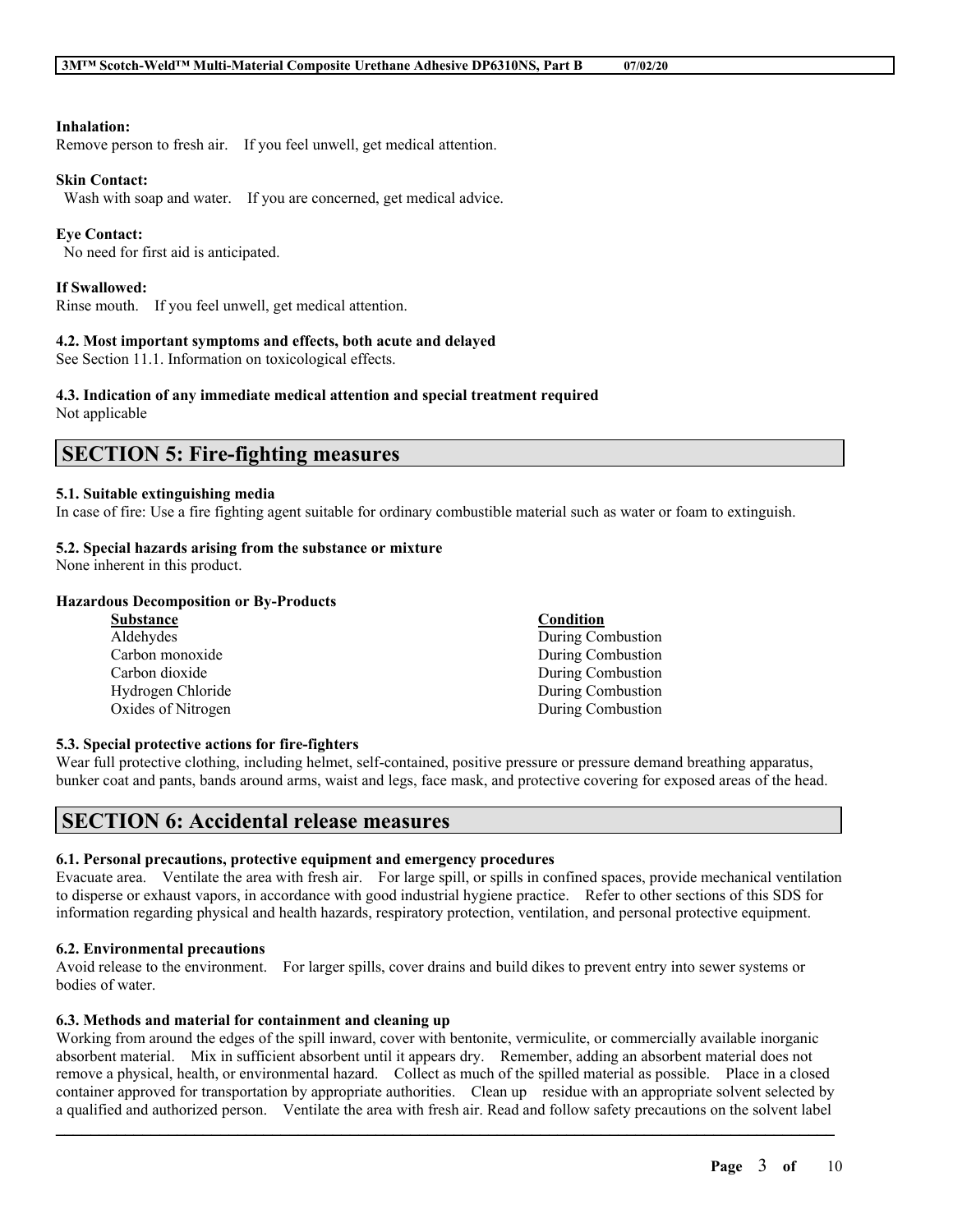and SDS. Seal the container. Dispose of collected material as soon as possible in accordance with applicable local/regional/national/international regulations.

## **SECTION 7: Handling and storage**

## **7.1. Precautions for safe handling**

For industrial/occupational use only. Not for consumer sale or use. Do not handle until all safety precautions have been read and understood. Do not breathe dust/fume/gas/mist/vapors/spray. Do not get in eyes, on skin, or on clothing. Do not eat, drink or smoke when using this product. Wash thoroughly after handling. Avoid release to the environment. Avoid contact with oxidizing agents (eg. chlorine, chromic acid etc.) Use personal protective equipment (gloves, respirators, etc.) as required.

## **7.2. Conditions for safe storage including any incompatibilities**

Store away from oxidizing agents.

## **SECTION 8: Exposure controls/personal protection**

## **8.1. Control parameters**

#### **Occupational exposure limits**

If a component is disclosed in section 3 but does not appear in the table below, an occupational exposure limit is not available for the component.

| Ingredient        | <b>C.A.S. No.</b>  | Agency       | Limit type                   | <b>Additional Comments</b> |
|-------------------|--------------------|--------------|------------------------------|----------------------------|
| Piperazine        | $110 - 85 - 0$     | <b>ACGIH</b> | TWA(as piperazine, inhalable | A4: Not class. as human    |
|                   |                    |              | fraction & amp; vapor):0.03  | carcin.                    |
|                   |                    |              | ppm                          | Dermal/Respiratory         |
|                   |                    |              |                              | Sensitizer                 |
| Talc              | 14807-96-6   ACGIH |              | TWA(respirable fraction):2   | A4: Not class, as human    |
|                   |                    |              | mg/m3                        | carcin                     |
| Talc              | 14807-96-6         | <b>OSHA</b>  | TWA:2 $mg/m3$                |                            |
| SILICA, AMORPHOUS | 68611-44-9         | <b>OSHA</b>  | TWA:20 millions of           |                            |
|                   |                    |              | particles/cu. ft.; TWA       |                            |
|                   |                    |              | concentration:0.8 mg/m3      |                            |

ACGIH : American Conference of Governmental Industrial Hygienists

AIHA : American Industrial Hygiene Association

CMRG : Chemical Manufacturer's Recommended Guidelines

OSHA : United States Department of Labor - Occupational Safety and Health Administration

TWA: Time-Weighted-Average

STEL: Short Term Exposure Limit

CEIL: Ceiling

## **8.2. Exposure controls**

#### **8.2.1. Engineering controls**

Use general dilution ventilation and/or local exhaust ventilation to control airborne exposures to below relevant Exposure Limits and/or control dust/fume/gas/mist/vapors/spray. If ventilation is not adequate, use respiratory protection equipment.

## **8.2.2. Personal protective equipment (PPE)**

## **Eye/face protection**

Select and use eye/face protection to prevent contact based on the results of an exposure assessment. The following eye/face protection(s) are recommended: Safety Glasses with side shields

 $\mathcal{L}_\mathcal{L} = \mathcal{L}_\mathcal{L} = \mathcal{L}_\mathcal{L} = \mathcal{L}_\mathcal{L} = \mathcal{L}_\mathcal{L} = \mathcal{L}_\mathcal{L} = \mathcal{L}_\mathcal{L} = \mathcal{L}_\mathcal{L} = \mathcal{L}_\mathcal{L} = \mathcal{L}_\mathcal{L} = \mathcal{L}_\mathcal{L} = \mathcal{L}_\mathcal{L} = \mathcal{L}_\mathcal{L} = \mathcal{L}_\mathcal{L} = \mathcal{L}_\mathcal{L} = \mathcal{L}_\mathcal{L} = \mathcal{L}_\mathcal{L}$ 

## **Skin/hand protection**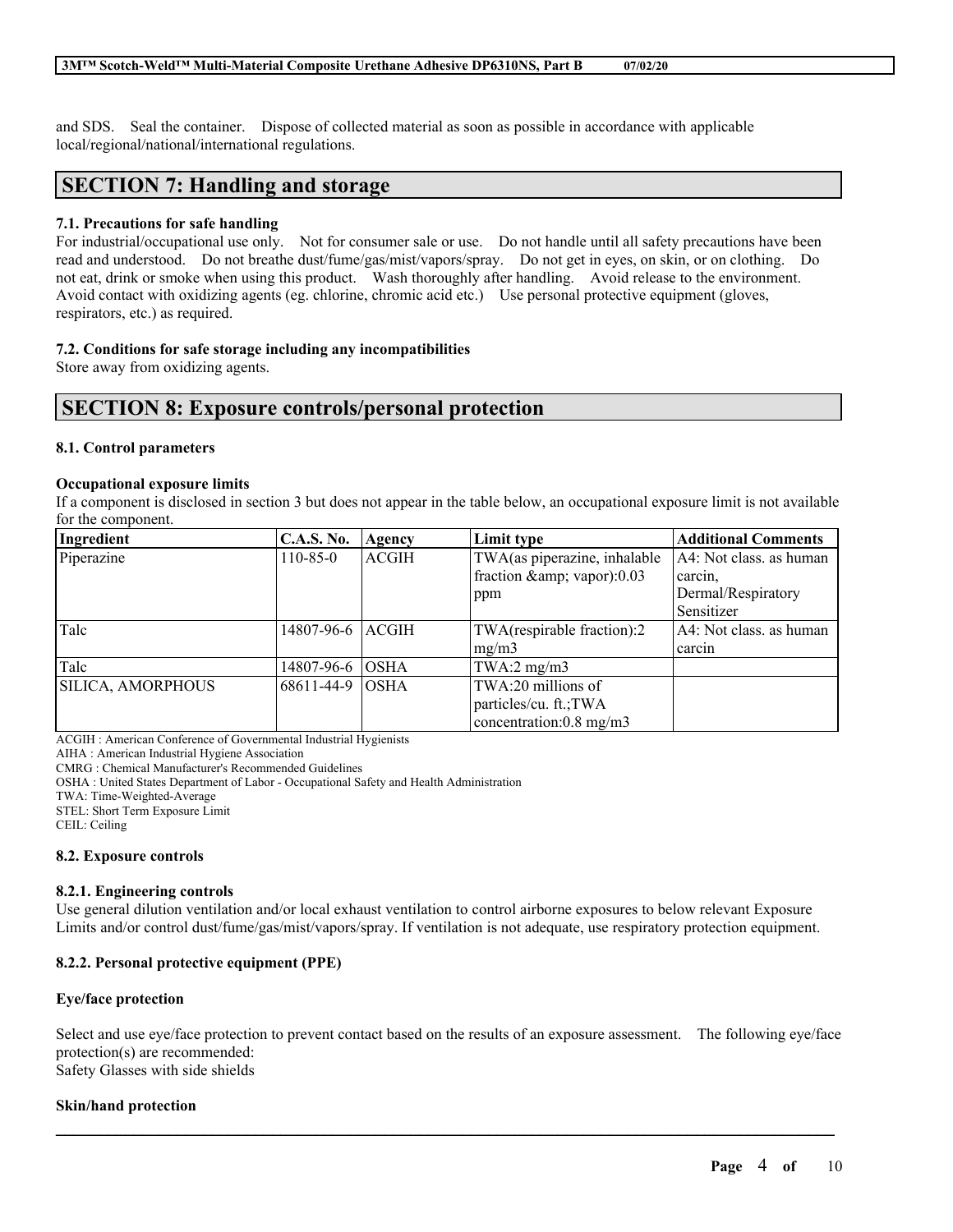Select and use gloves and/or protective clothing approved to relevant local standards to prevent skin contact based on the results of an exposure assessment. Selection should be based on use factors such as exposure levels, concentration of the substance or mixture, frequency and duration, physical challenges such as temperature extremes, and other use conditions. Consult with your glove and/or protective clothing manufacturer for selection of appropriate compatible gloves/protective clothing.

Gloves made from the following material(s) are recommended: Neoprene

Nitrile Rubber

Natural Rubber

If this product is used in a manner that presents a higher potential for exposure (eg. spraying, high splash potential etc.), then use of protective coveralls may be necessary. Select and use body protection to prevent contact based on the results of an exposure assessment. The following protective clothing material(s) are recommended: Apron - Neoprene Apron – Nitrile Apron - polymer laminate

**Respiratory protection**

An exposure assessment may be needed to decide if a respirator is required. If a respirator is needed, use respirators as part of a full respiratory protection program. Based on the results of the exposure assessment, select from the following respirator type(s) to reduce inhalation exposure:

Half facepiece or full facepiece air-purifying respirator suitable for organic vapors and particulates

For questions about suitability for a specific application, consult with your respirator manufacturer.

# **SECTION 9: Physical and chemical properties**

## **9.1. Information on basic physical and chemical properties**

| Appearance                                |                                                          |
|-------------------------------------------|----------------------------------------------------------|
| <b>Physical state</b>                     | Liquid                                                   |
| Color                                     | Dark Green                                               |
| <b>Specific Physical Form:</b>            | Paste                                                    |
| Odor                                      | Slight Ammoniacal                                        |
| <b>Odor threshold</b>                     | No Data Available                                        |
| pН                                        | Not Applicable                                           |
| <b>Melting point</b>                      | Not Applicable                                           |
| <b>Boiling Point</b>                      | No Data Available                                        |
| <b>Flash Point</b>                        | >=340 °F [Test Method: Closed Cup]                       |
| <b>Evaporation rate</b>                   | Not Applicable                                           |
| <b>Flammability (solid, gas)</b>          | Not Applicable                                           |
| <b>Flammable Limits(LEL)</b>              | Not Applicable                                           |
| <b>Flammable Limits(UEL)</b>              | Not Applicable                                           |
| <b>Vapor Pressure</b>                     | $\leq$ 0.000004 mmHg [@ 68 °F]                           |
| <b>Vapor Density</b>                      | Not Applicable                                           |
| <b>Density</b>                            | $1.2$ g/ml                                               |
| <b>Specific Gravity</b>                   | 1.2 $[RefStd:WATER=1]$                                   |
| <b>Solubility in Water</b>                | Negligible                                               |
| Solubility- non-water                     | No Data Available                                        |
| Partition coefficient: n-octanol/water    | No Data Available                                        |
| <b>Autoignition temperature</b>           | No Data Available                                        |
| <b>Decomposition temperature</b>          | No Data Available                                        |
| <b>Viscosity</b>                          | 2,000 - 2,700 centipoise $[@ 73.4 °F]$                   |
| <b>Hazardous Air Pollutants</b>           | 0 % weight [Test Method: Calculated]                     |
| Molecular weight                          | No Data Available                                        |
| <b>VOC Less H2O &amp; Exempt Solvents</b> | $\leq$ 1 g/l [Test Method: calculated SCAQMD rule 443.1] |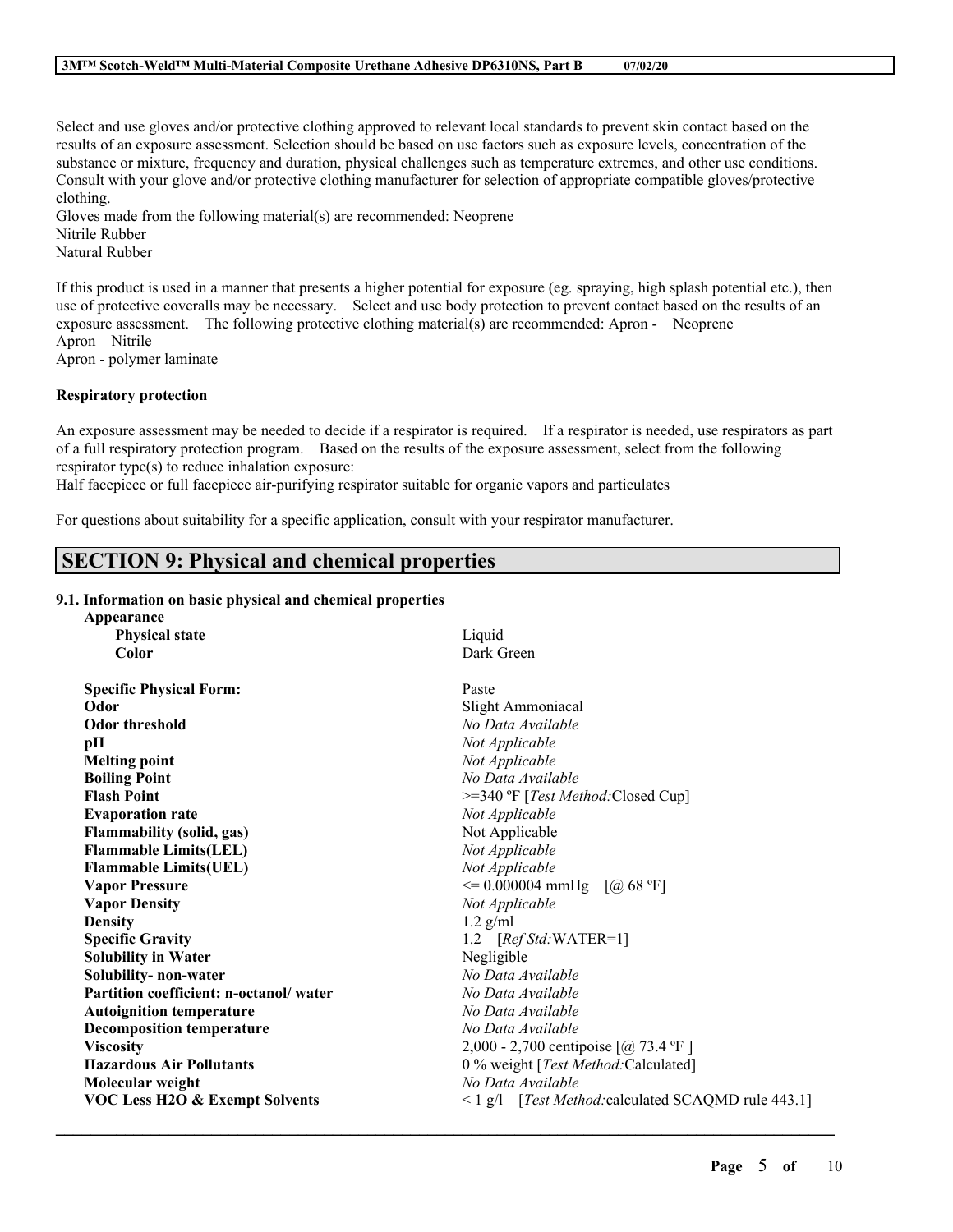|                                | [ <i>Details</i> : when used as intended with Part A]            |
|--------------------------------|------------------------------------------------------------------|
| VOC Less H2O & Exempt Solvents | $\leq 0.1\%$ [ <i>Test Method:</i> calculated SCAQMD rule 443.1] |
|                                | [ <i>Details</i> : when used as intended with Part A]            |
| VOC Less H2O & Exempt Solvents | $\leq$ 2 g/l [ <i>Test Method:calculated SCAQMD rule 443.1</i> ] |
|                                | <i>[Details: as supplied]</i>                                    |

## **SECTION 10: Stability and reactivity**

#### **10.1. Reactivity**

This material may be reactive with certain agents under certain conditions - see the remaining headings in this section.

#### **10.2. Chemical stability** Stable.

**10.3. Possibility of hazardous reactions** Hazardous polymerization will not occur.

**10.4. Conditions to avoid** None known.

**10.5. Incompatible materials** Strong oxidizing agents

#### **10.6. Hazardous decomposition products**

None known.

Refer to section 5.2 for hazardous decomposition products during combustion.

# **SECTION 11: Toxicological information**

The information below may not be consistent with the material classification in Section 2 if specific ingredient **classifications are mandated by a competent authority. In addition, toxicological data on ingredients may not be** reflected in the material classification and/or the signs and symptoms of exposure, because an ingredient may be present below the threshold for labeling, an ingredient may not be available for exposure, or the data may not be **relevant to the material as a whole.**

**11.1. Information on Toxicological effects**

**Signs and Symptoms of Exposure**

Based on test data and/or information on the components, this material may produce the following health effects:

 $\mathcal{L}_\mathcal{L} = \mathcal{L}_\mathcal{L} = \mathcal{L}_\mathcal{L} = \mathcal{L}_\mathcal{L} = \mathcal{L}_\mathcal{L} = \mathcal{L}_\mathcal{L} = \mathcal{L}_\mathcal{L} = \mathcal{L}_\mathcal{L} = \mathcal{L}_\mathcal{L} = \mathcal{L}_\mathcal{L} = \mathcal{L}_\mathcal{L} = \mathcal{L}_\mathcal{L} = \mathcal{L}_\mathcal{L} = \mathcal{L}_\mathcal{L} = \mathcal{L}_\mathcal{L} = \mathcal{L}_\mathcal{L} = \mathcal{L}_\mathcal{L}$ 

#### **Inhalation:**

May cause additional health effects (see below).

#### **Skin Contact:**

Contact with the skin during product use is not expected to result in significant irritation.

## **Eye Contact:**

Contact with the eyes during product use is not expected to result in significant irritation.

**Ingestion:**

May be harmful if swallowed.

## **Substance Condition**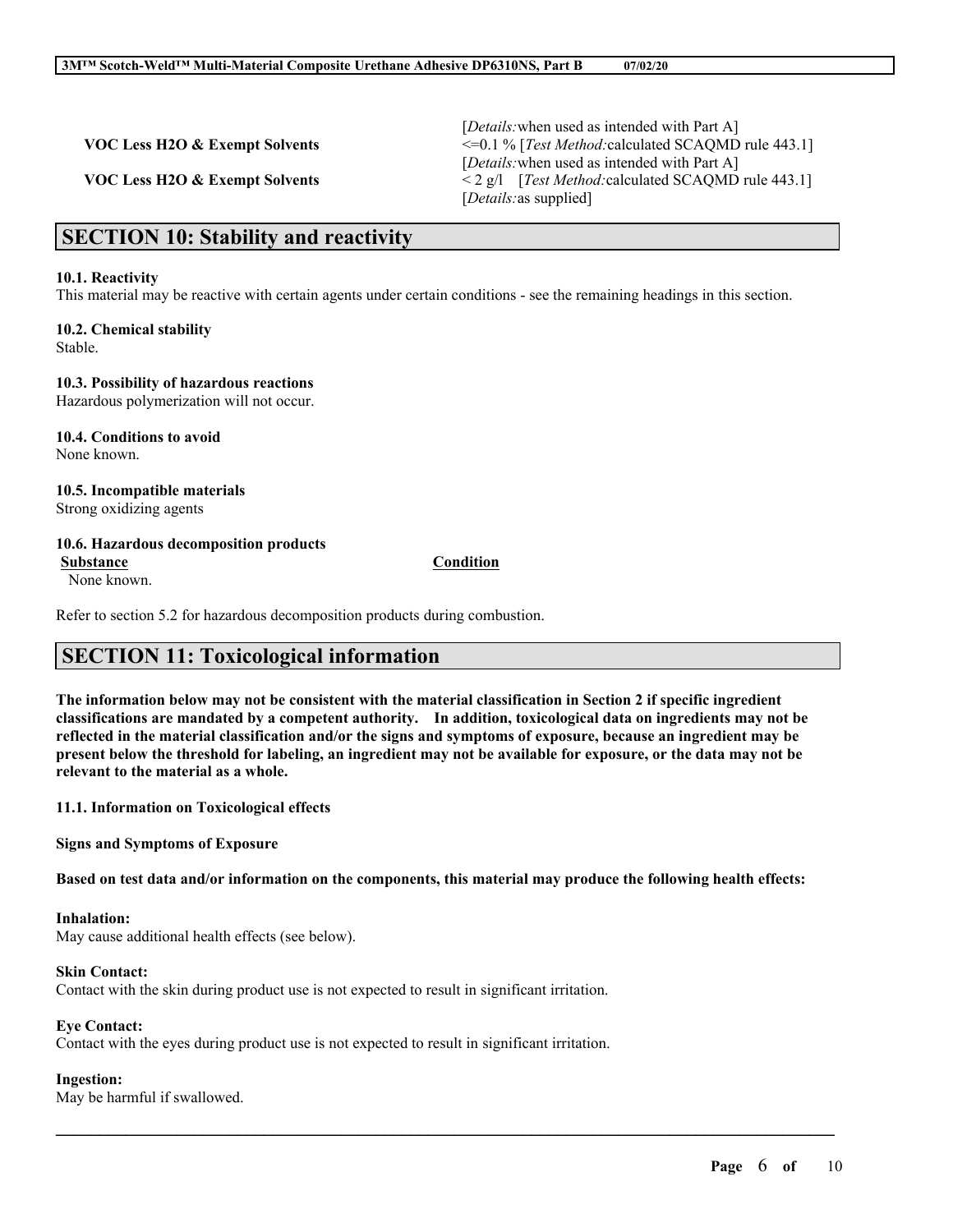May cause additional health effects (see below).

## **Additional Health Effects:**

## **Prolonged or repeated exposure may cause target organ effects:**

Pneumoconiosis: Sign/symptoms may include persistent cough, breathlessness, chest pain, increased amounts of sputum, and changes in lung function tests.

## **Reproductive/Developmental Toxicity:**

Contains a chemical or chemicals which can cause birth defects or other reproductive harm.

## **Toxicological Data**

If a component is disclosed in section 3 but does not appear in a table below, either no data are available for that endpoint or the data are not sufficient for classification.

## **Acute Toxicity**

| Name                                              | Route                                 | <b>Species</b> | <b>Value</b>                                         |
|---------------------------------------------------|---------------------------------------|----------------|------------------------------------------------------|
| Overall product                                   | Dermal                                |                | No data available; calculated $ATE > 5,000$ mg/kg    |
| Overall product                                   | Ingestion                             |                | No data available; calculated ATE2,000 - 5,000 mg/kg |
| Polyol (NJTS Reg. No. 04466600-7418)              | Dermal                                | Rat            | $LD50 > 2,000$ mg/kg                                 |
| Polyol (NJTS Reg. No. 04466600-7418)              | Ingestion                             | Rat            | $LD50 > 2,500$ mg/kg                                 |
| Talc                                              | Dermal                                |                | LD50 estimated to be $> 5,000$ mg/kg                 |
| Talc                                              | Ingestion                             |                | LD50 estimated to be $> 5,000$ mg/kg                 |
| Polyether Polyol (NJTS Reg. No. 04466600-7417)    | Dermal                                | Rabbit         | $LD50 > 5,000$ mg/kg                                 |
| Polyether Polyol (NJTS Reg. No. 04466600-7417)    | Ingestion                             | Rat            | $LD50 > 10,000$ mg/kg                                |
| Urethane Prepolymer (NJTS Reg. No. 04466600-7415) | Dermal                                |                | LD50 estimated to be $> 5,000$ mg/kg                 |
| Urethane Prepolymer (NJTS Reg. No. 04466600-7415) | Ingestion                             |                | LD50 estimated to be $2,000 - 5,000$ mg/kg           |
| <b>Treated Silica</b>                             | Dermal                                | Rabbit         | $LD50 > 5,000$ mg/kg                                 |
| <b>Treated Silica</b>                             | Inhalation-<br>Dust/Mist<br>(4 hours) | Rat            | $LC50 > 0.691$ mg/l                                  |
| <b>Treated Silica</b>                             | Ingestion                             | Rat            | $LD50 > 5,110$ mg/kg                                 |
| Piperazine                                        | Dermal                                |                | estimated to be $> 5,000$ mg/kg                      |
| Piperazine                                        | Inhalation-<br>Dust/Mist              |                | estimated to be $> 12.5$ mg/l                        |
| Piperazine                                        | Ingestion                             |                | estimated to be $> 5,000$ mg/kg                      |

 $ATE = acute$  toxicity estimate

#### **Skin Corrosion/Irritation**

| Name                                 | <b>Species</b> | Value                     |
|--------------------------------------|----------------|---------------------------|
|                                      |                |                           |
| Polyol (NJTS Reg. No. 04466600-7418) | Rabbit         | No significant irritation |
| Talc                                 | Rabbit         | No significant irritation |
| <b>Treated Silica</b>                | Rabbit         | No significant irritation |

#### **Serious Eye Damage/Irritation**

| Name                                 | <b>Species</b> | Value                     |
|--------------------------------------|----------------|---------------------------|
|                                      |                |                           |
| Polyol (NJTS Reg. No. 04466600-7418) | Rabbit         | Mild irritant             |
| Talc                                 | Rabbit         | No significant irritation |
| <b>Treated Silica</b>                | Rabbit         | No significant irritation |

## **Skin Sensitization**

| Name                  | <b>Species</b> | Value          |
|-----------------------|----------------|----------------|
| <b>Treated Silica</b> | Human          | Not classified |
|                       | and            |                |
|                       | animal         |                |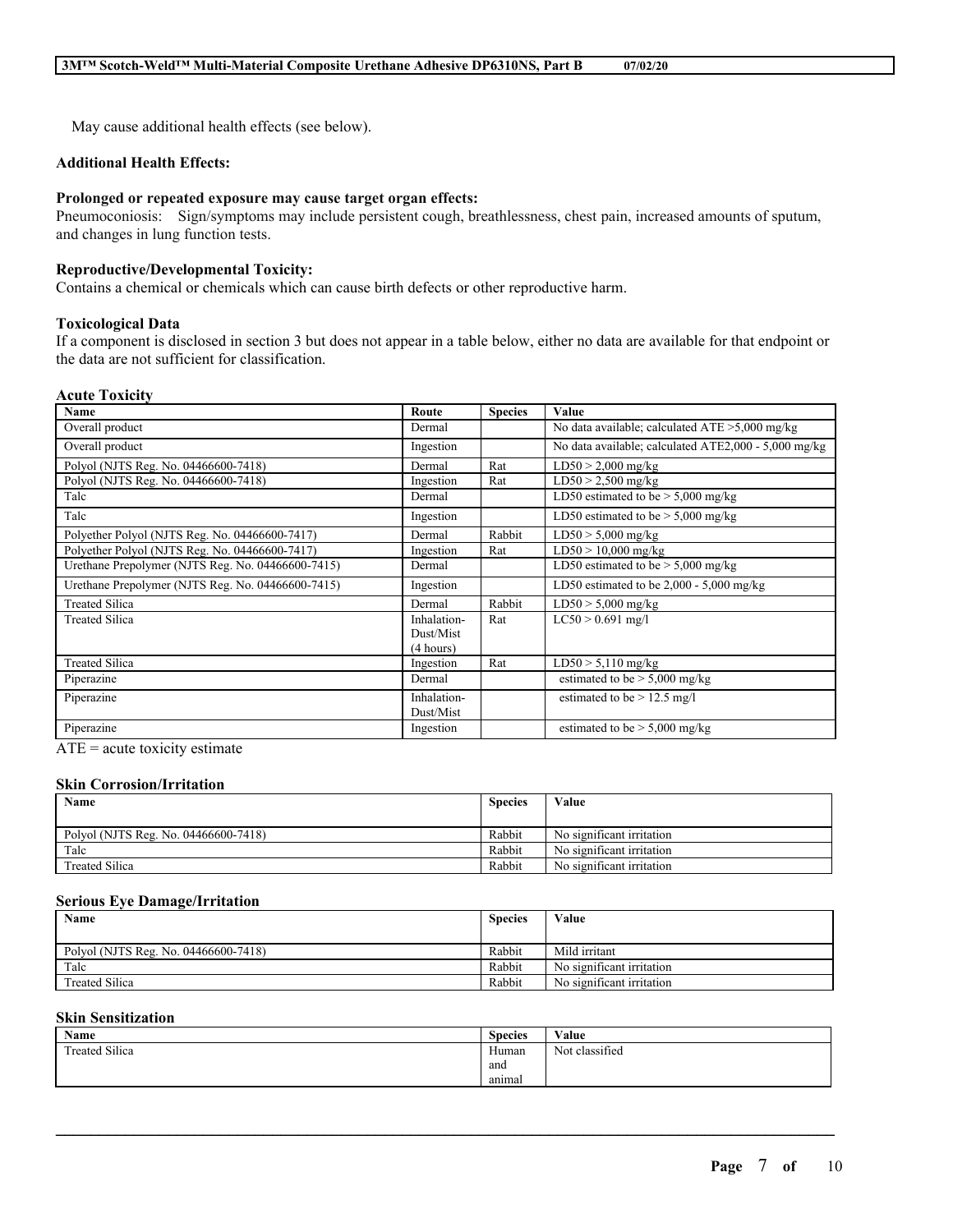## **Respiratory Sensitization**

| Name | <b>Species</b><br>. | Value                                            |
|------|---------------------|--------------------------------------------------|
| Talc | Human               | $\cdot$ $\sim$<br>$\mathbf{v}$<br>Not classified |

## **Germ Cell Mutagenicity**

| Name                  | Route    | Value         |
|-----------------------|----------|---------------|
|                       |          |               |
| Talc                  | In Vitro | Not mutagenic |
| Talc                  | In vivo  | Not mutagenic |
| <b>Treated Silica</b> | In Vitro | Not mutagenic |

#### **Carcinogenicity**

| Name                  | Route      | <b>Species</b> | Value                                          |
|-----------------------|------------|----------------|------------------------------------------------|
| Talc                  | Inhalation | Rat            | Some positive data exist, but the data are not |
|                       |            |                | sufficient for classification                  |
| <b>Treated Silica</b> | Not        | Mouse          | Some positive data exist, but the data are not |
|                       | Specified  |                | sufficient for classification                  |

## **Reproductive Toxicity**

#### **Reproductive and/or Developmental Effects**

| Name                  | Route     | Value                                  | <b>Species</b> | <b>Test Result</b> | <b>Exposure</b> |
|-----------------------|-----------|----------------------------------------|----------------|--------------------|-----------------|
|                       |           |                                        |                |                    | <b>Duration</b> |
| Talc                  | Ingestion | Not classified for development         | Rat            | <b>NOAEL 1,600</b> | during          |
|                       |           |                                        |                | mg/kg              | organogenesi    |
|                       |           |                                        |                |                    | S               |
| <b>Treated Silica</b> | Ingestion | Not classified for female reproduction | Rat            | <b>NOAEL 509</b>   | generation      |
|                       |           |                                        |                | mg/kg/day          |                 |
| <b>Treated Silica</b> | Ingestion | Not classified for male reproduction   | Rat            | <b>NOAEL 497</b>   | generation      |
|                       |           |                                        |                | mg/kg/day          |                 |
| Treated Silica        | Ingestion | Not classified for development         | Rat            | <b>NOAEL 1,350</b> | during          |
|                       |           |                                        |                | mg/kg/day          | organogenesi    |
|                       |           |                                        |                |                    |                 |

## **Target Organ(s)**

## **Specific Target Organ Toxicity - single exposure**

For the component/components, either no data are currently available or the data are not sufficient for classification.

#### **Specific Target Organ Toxicity - repeated exposure**

| Name           | Route      | Target Organ(s)    | Value                           | <b>Species</b> | <b>Test Result</b> | <b>Exposure</b> |
|----------------|------------|--------------------|---------------------------------|----------------|--------------------|-----------------|
|                |            |                    |                                 |                |                    | <b>Duration</b> |
| Talc           | Inhalation | pneumoconiosis     | Causes damage to organs through | Human          | NOAEL Not          | occupational    |
|                |            |                    | prolonged or repeated exposure  |                | available          | exposure        |
| Talc           | Inhalation | pulmonary fibrosis | Not classified                  | Rat            | NOAEL 18           | 113 weeks       |
|                |            | respiratory system |                                 |                | mg/m3              |                 |
| Treated Silica | Inhalation | respiratory system | Not classified                  | Human          | <b>NOAEL Not</b>   | occupational    |
|                |            | silicosis          |                                 |                | available          | exposure        |

## **Aspiration Hazard**

For the component/components, either no data are currently available or the data are not sufficient for classification.

Please contact the address or phone number listed on the first page of the SDS for additional toxicological information **on this material and/or its components.**

 $\mathcal{L}_\mathcal{L} = \mathcal{L}_\mathcal{L} = \mathcal{L}_\mathcal{L} = \mathcal{L}_\mathcal{L} = \mathcal{L}_\mathcal{L} = \mathcal{L}_\mathcal{L} = \mathcal{L}_\mathcal{L} = \mathcal{L}_\mathcal{L} = \mathcal{L}_\mathcal{L} = \mathcal{L}_\mathcal{L} = \mathcal{L}_\mathcal{L} = \mathcal{L}_\mathcal{L} = \mathcal{L}_\mathcal{L} = \mathcal{L}_\mathcal{L} = \mathcal{L}_\mathcal{L} = \mathcal{L}_\mathcal{L} = \mathcal{L}_\mathcal{L}$ 

# **SECTION 12: Ecological information**

## **Ecotoxicological information**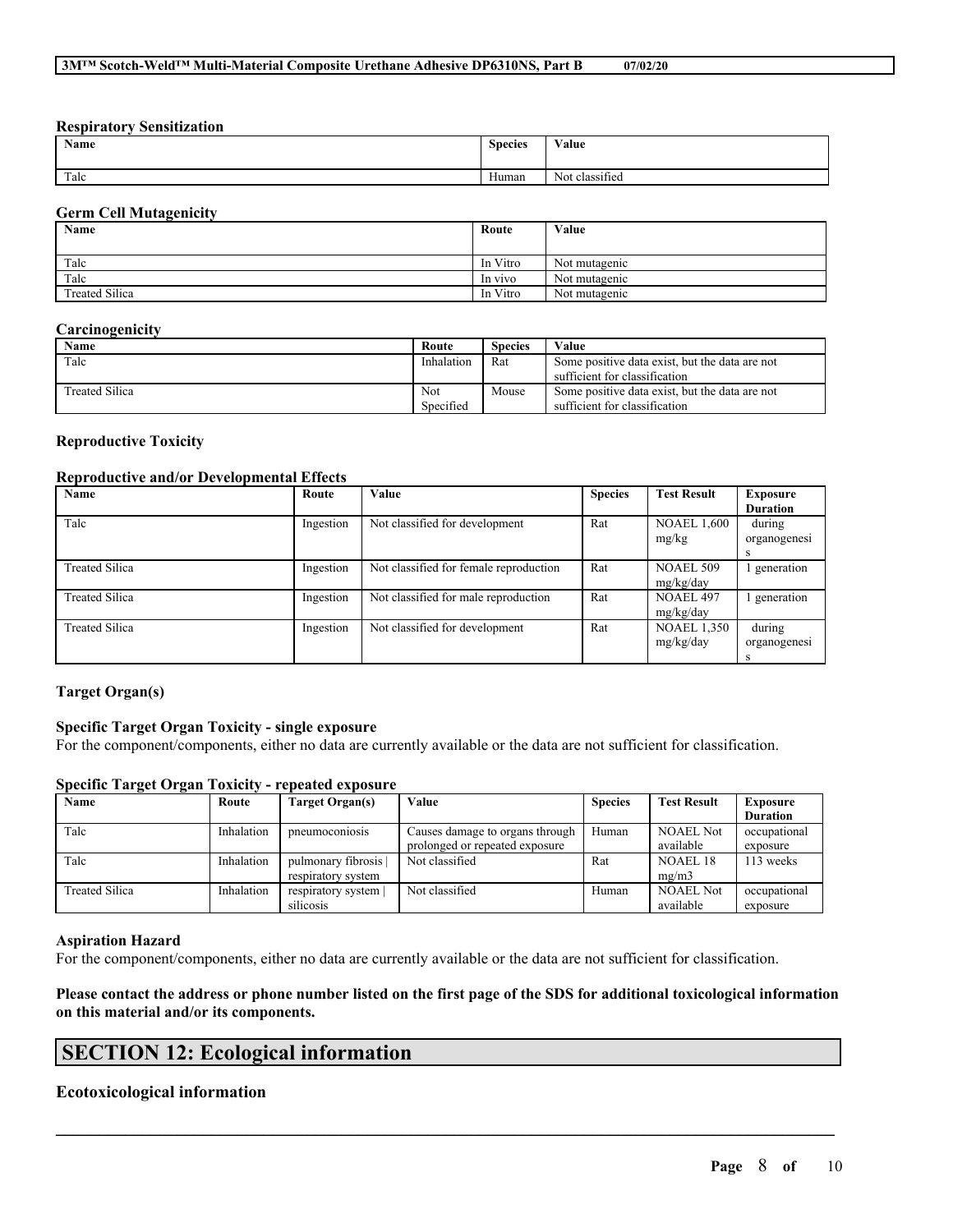Please contact the address or phone number listed on the first page of the SDS for additional ecotoxicological information on this material and/or its components.

## **Chemical fate information**

Please contact the address or phone number listed on the first page of the SDS for additional chemical fate information on this material and/or its components.

# **SECTION 13: Disposal considerations**

## **13.1. Disposal methods**

Dispose of contents/ container in accordance with the local/regional/national/international regulations.

Dispose of completely cured (or polymerized) material in a permitted industrial waste facility. As a disposal alternative, incinerate uncured product in a permitted waste incineration facility. Proper destruction may require the use of additional fuel during incineration processes. Combustion products will include halogen acid (HCl/HF/HBr). Facility must be capable of handling halogenated materials. Empty drums/barrels/containers used for transporting and handling hazardous chemicals (chemical substances/mixtures/preparations classified as Hazardous as per applicable regulations) shall be considered, stored, treated & disposed of as hazardous wastes unless otherwise defined by applicable waste regulations. Consult with the respective regulating authorities to determine the available treatment and disposal facilities.

## **EPA Hazardous Waste Number (RCRA):** Not regulated

## **SECTION 14: Transport Information**

For Transport Information, please visit http://3M.com/Transportinfo or call 1-800-364-3577 or 651-737-6501.

# **SECTION 15: Regulatory information**

## **15.1. US Federal Regulations**

Contact 3M for more information.

## **EPCRA 311/312 Hazard Classifications:**

|  | <b>Physical Hazards</b><br>Not applicable |
|--|-------------------------------------------|
|  |                                           |

## **Health Hazards**

Reproductive toxicity Specific target organ toxicity (single or repeated exposure)

## **15.2. State Regulations**

Contact 3M for more information.

## **15.3. Chemical Inventories**

The components of this product are in compliance with the chemical notification requirements of TSCA. All required components of this product are listed on the active portion of the TSCA Inventory.

Contact 3M for more information.

## **15.4. International Regulations**

Contact 3M for more information.

**This SDS has been prepared to meet the U.S. OSHA Hazard Communication Standard, 29 CFR 1910.1200.**